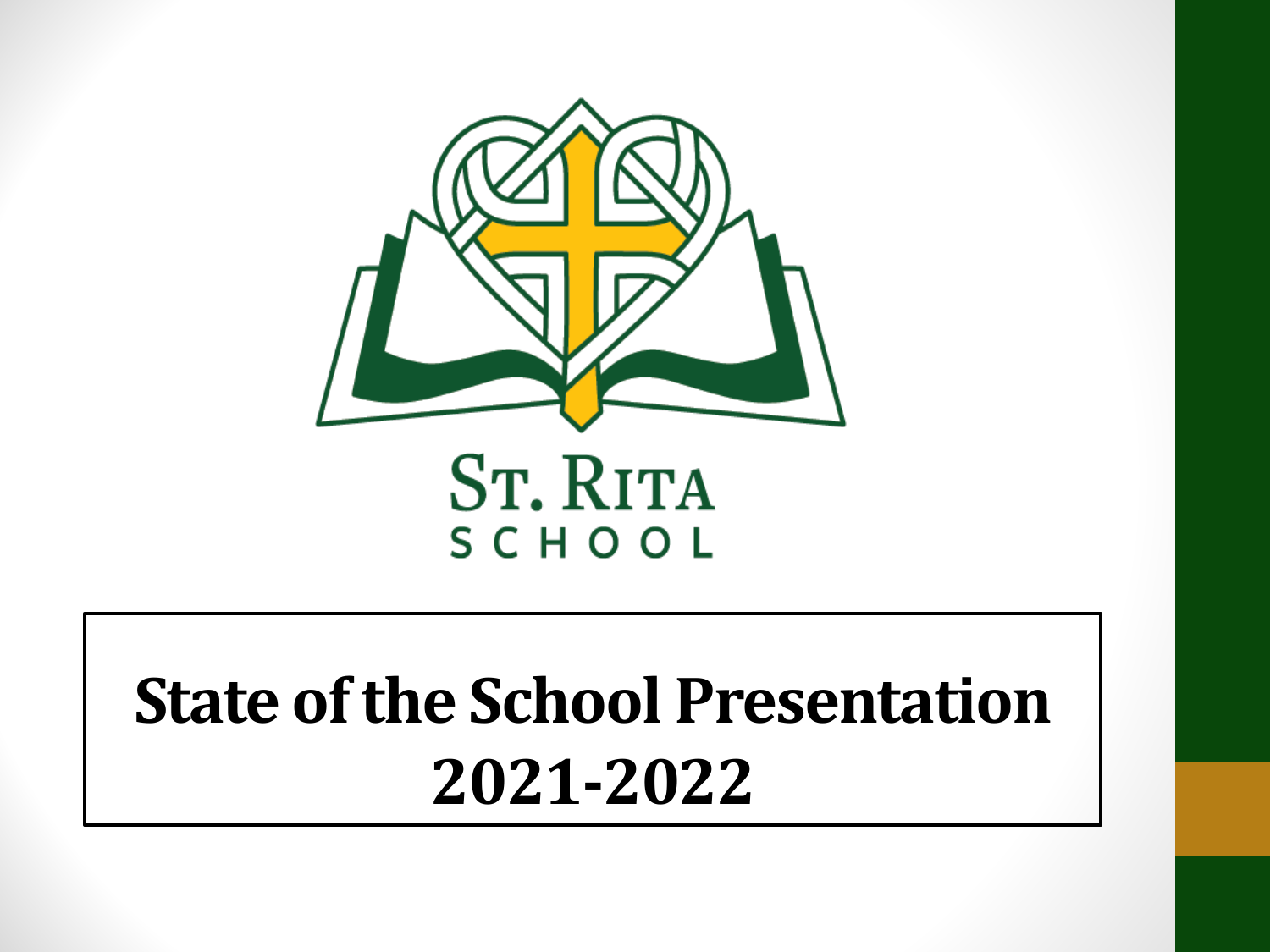# St. Rita School Mission

*St. Rita School inspires students in pre-kindergarten through grade eight to achieve academic excellence in a safe, nurturing, and faith-filled Catholic environment. We prepare students to be morally responsible, innovative thinkers who, in today's technology-guided global community, live and share the love of Christ. Adopted 2016*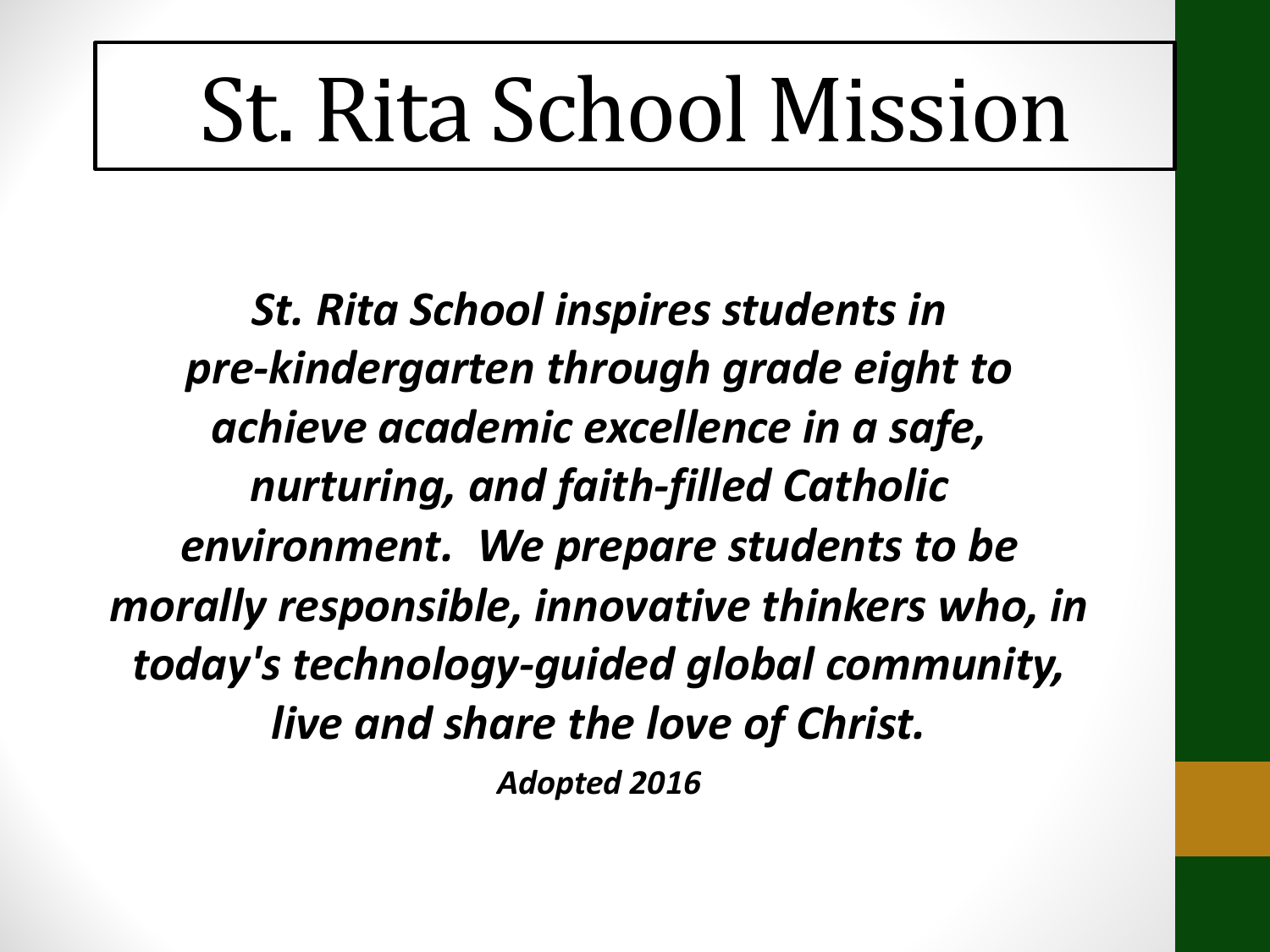#### School Creed

- **As a St. Rita student, I am taught to show love and respect for life. I am taught the proper use of things, order and cleanliness. I show respect for all of God's creation in my thoughts and actions.**
- **At St. Rita School I receive a God-centered education which enables me to grow peacefully. In my school I learn to ask without demanding, to say "thank you", to control my impulses and greed, and to ask forgiveness when I have caused harm.**
- **These simple gestures of courtesy help to create a culture of shared life and respect for me and all members of my St. Rita School family.**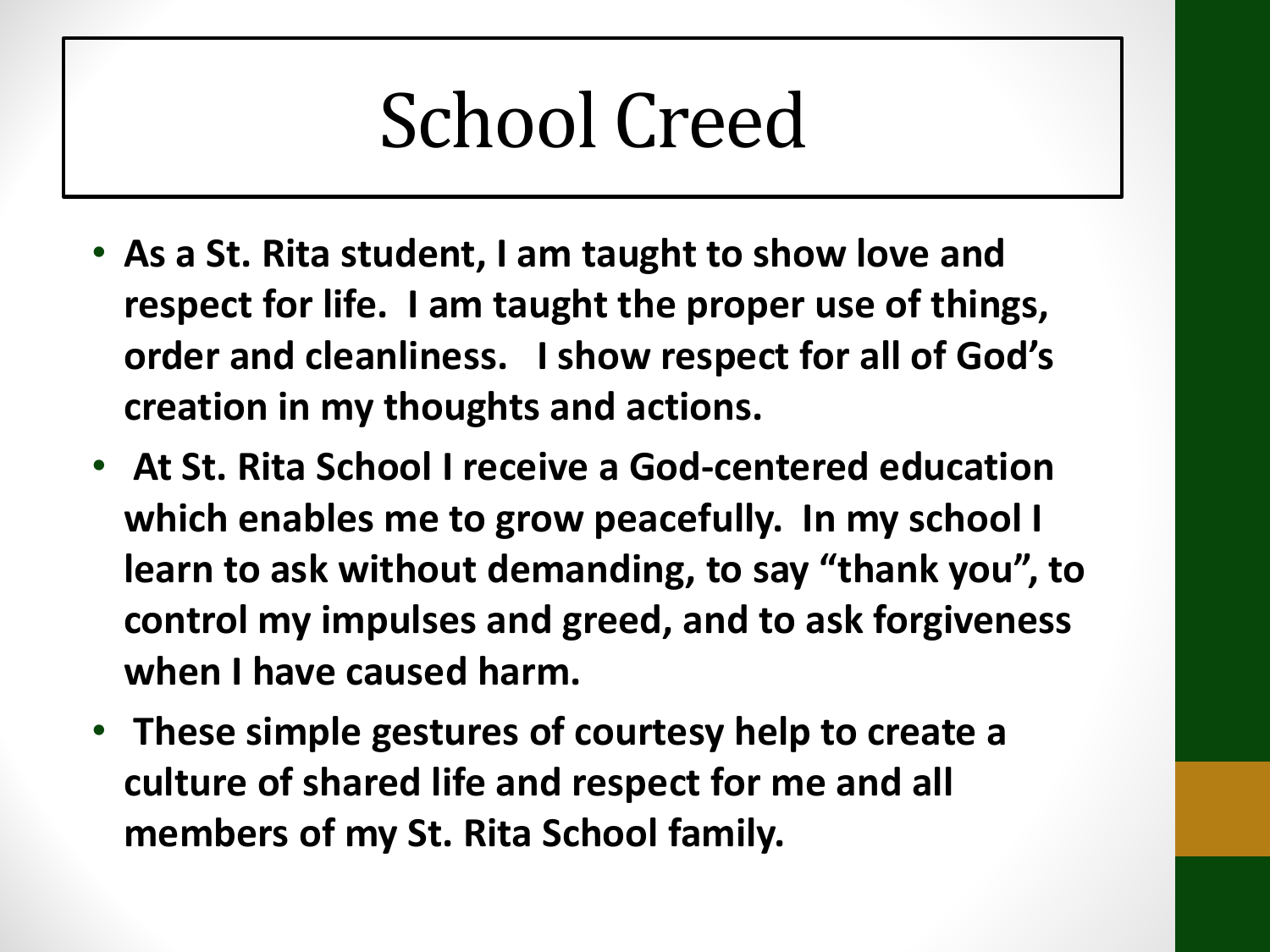# School Officers

- Msgr. Joseph DiSciacca, Pastor
- Mrs. Patricia O'Neil Tiezzi, Principal
- Mr. Ben Amarone, School Board Chair
- Mr. Chris Ponzio, Finance Committee Chair
- Mrs. Kristen Amarone, HSA President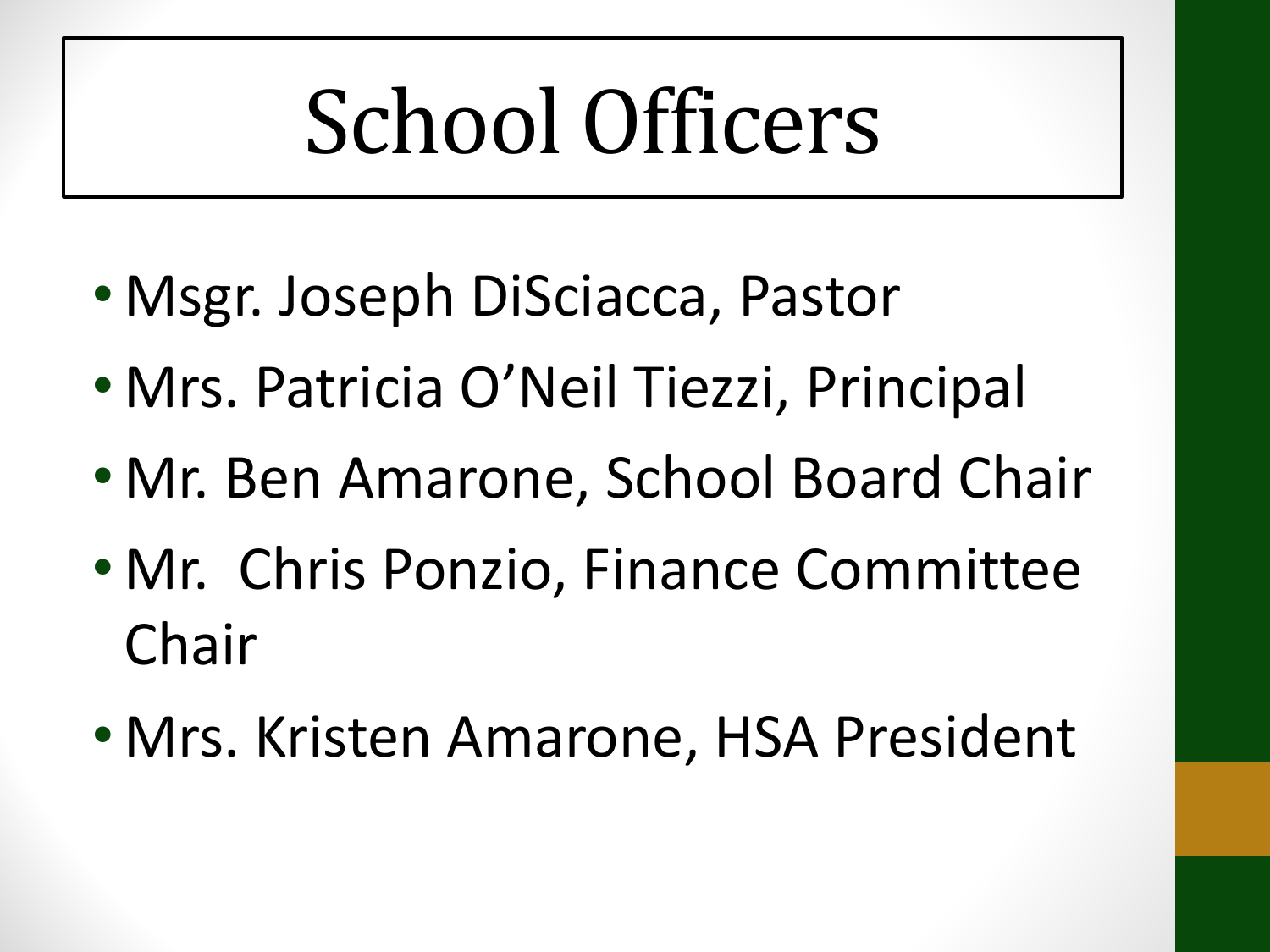#### Theme for 2021-2022: "Let the SON Shine In"



- Our theme for this school year is:
- **"Let the SON Shine In".**
- It's up to each of us to demonstrate to our teachers and classmates encouragement, kindness, compassion and hope each and every day.
- We need to let Jesus shine through us!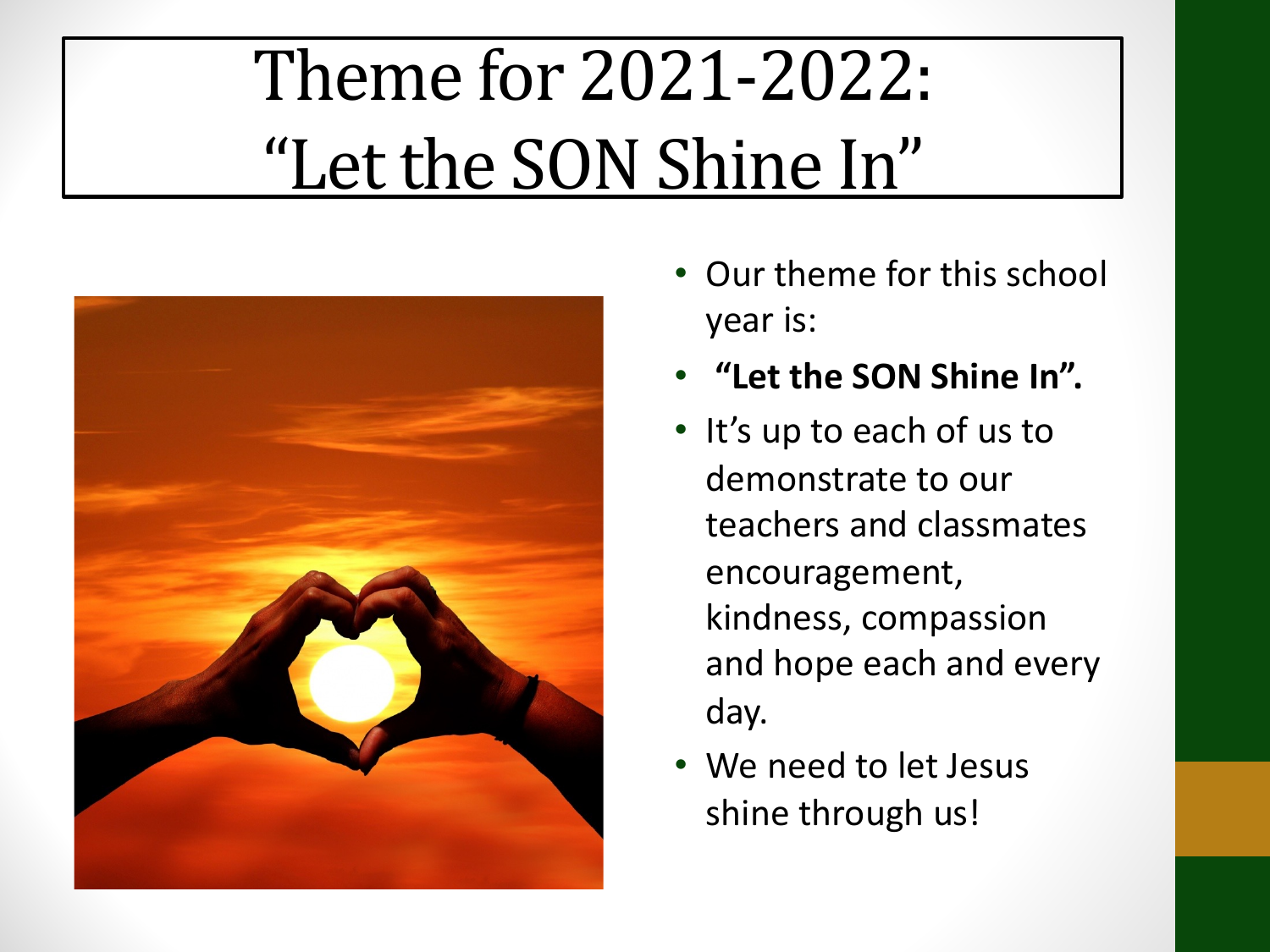#### Enrollment

- 2020-2021 Enrollment 347 students.
- Preliminary budget projection 360 students.
- 2021-2022 Enrollment 337 students.
- Class sizes range from 15-27 students.
- One class of PreK3, Kindergarten and grade 8. Two classes of every other grade.
- Decrease in retention moving (town and state), low kindergarten population, conversion rate from PreK, competition from neighboring schools.
- Nov. 7 Open House attracted 30 new families.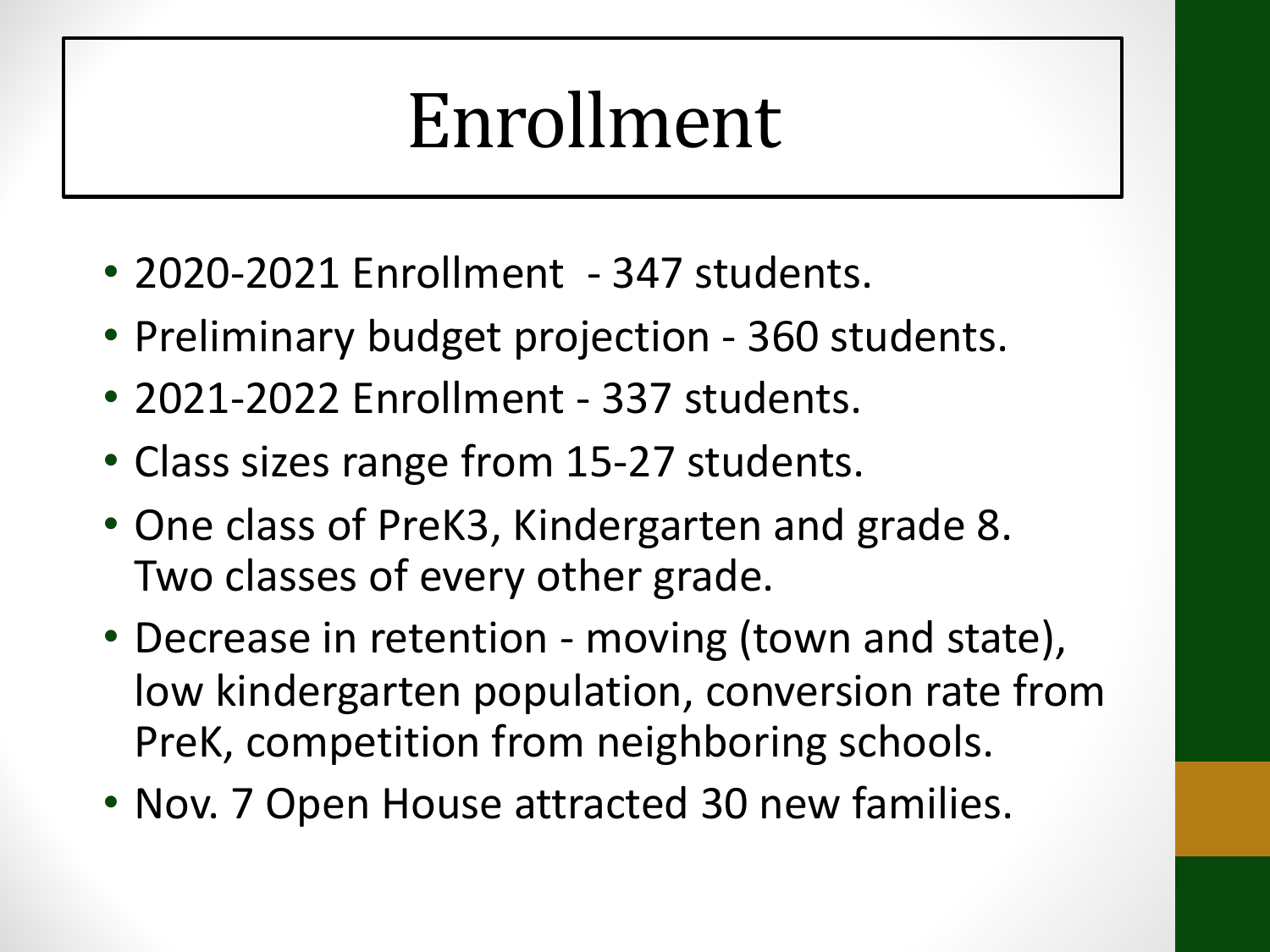## Demographic Information

- **Catholic**  80%
- **Non-Catholic/Unaffiliated –** 20%
- **Racial Diversity**
	- Asian- 3%
	- Hispanic-15%
	- African American-12%
	- Non-Hispanic White- 70%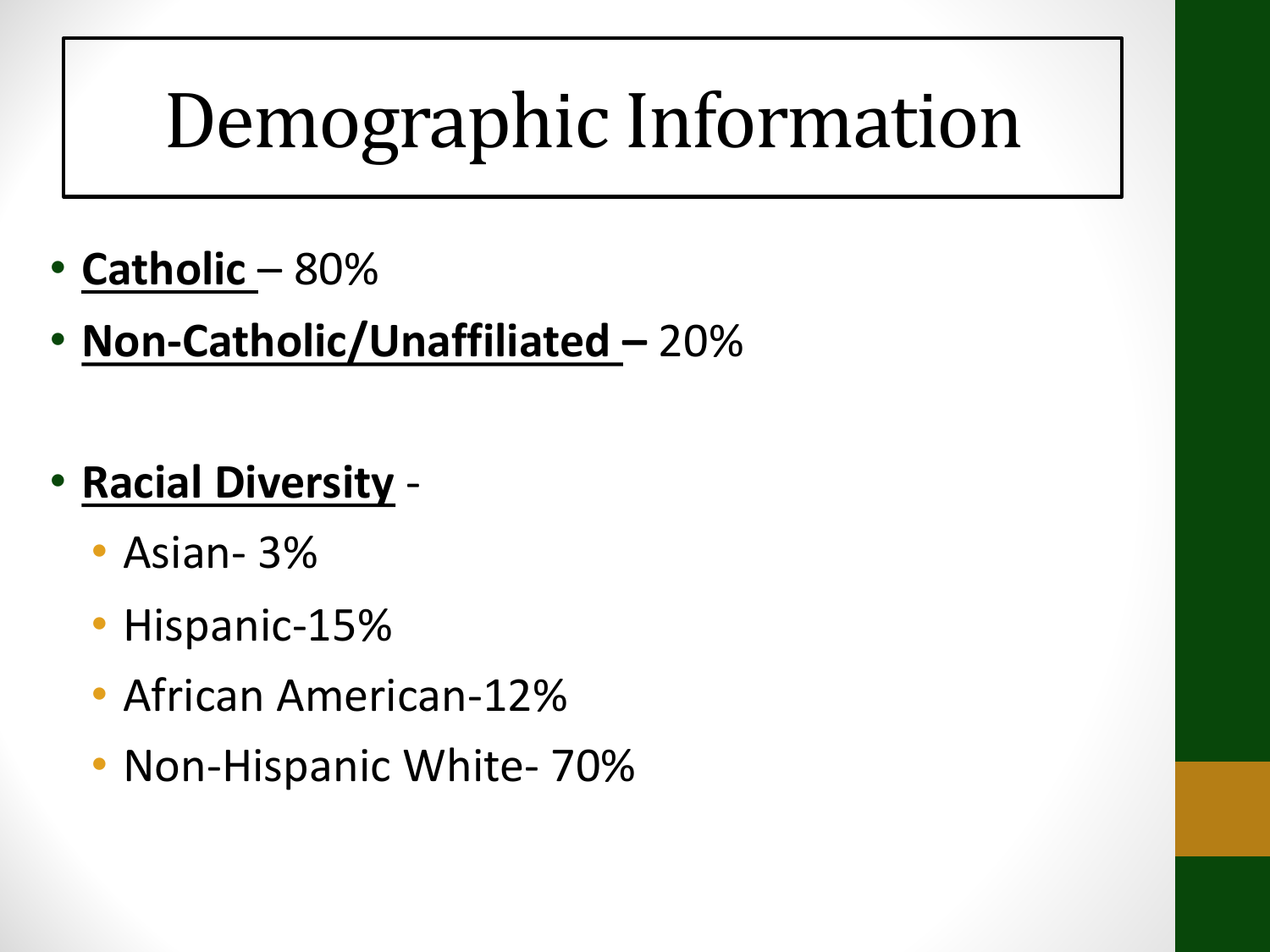# Staffing

- FT Principal
- PT Assistant Principal (4/5 time)
- Dean of Student Life/8<sup>th</sup> grade science teacher
- 2 PT Administrative Assistants
- PT Enrollment and Marketing Director
- Full- time Nurse provided by the Town of Hamden
- 3 PT PreK aides and 2 PT Kindergarten Aides (one is a volunteer)
- 21 Full-time classroom teachers
- PT Middle School Religion teacher
- PT specials teachers for PE, Library, Music, and Art
- BC/AC program director PT
- Athletic Director PT
- Unfunded positions PT Advancement, Counselor, Remedial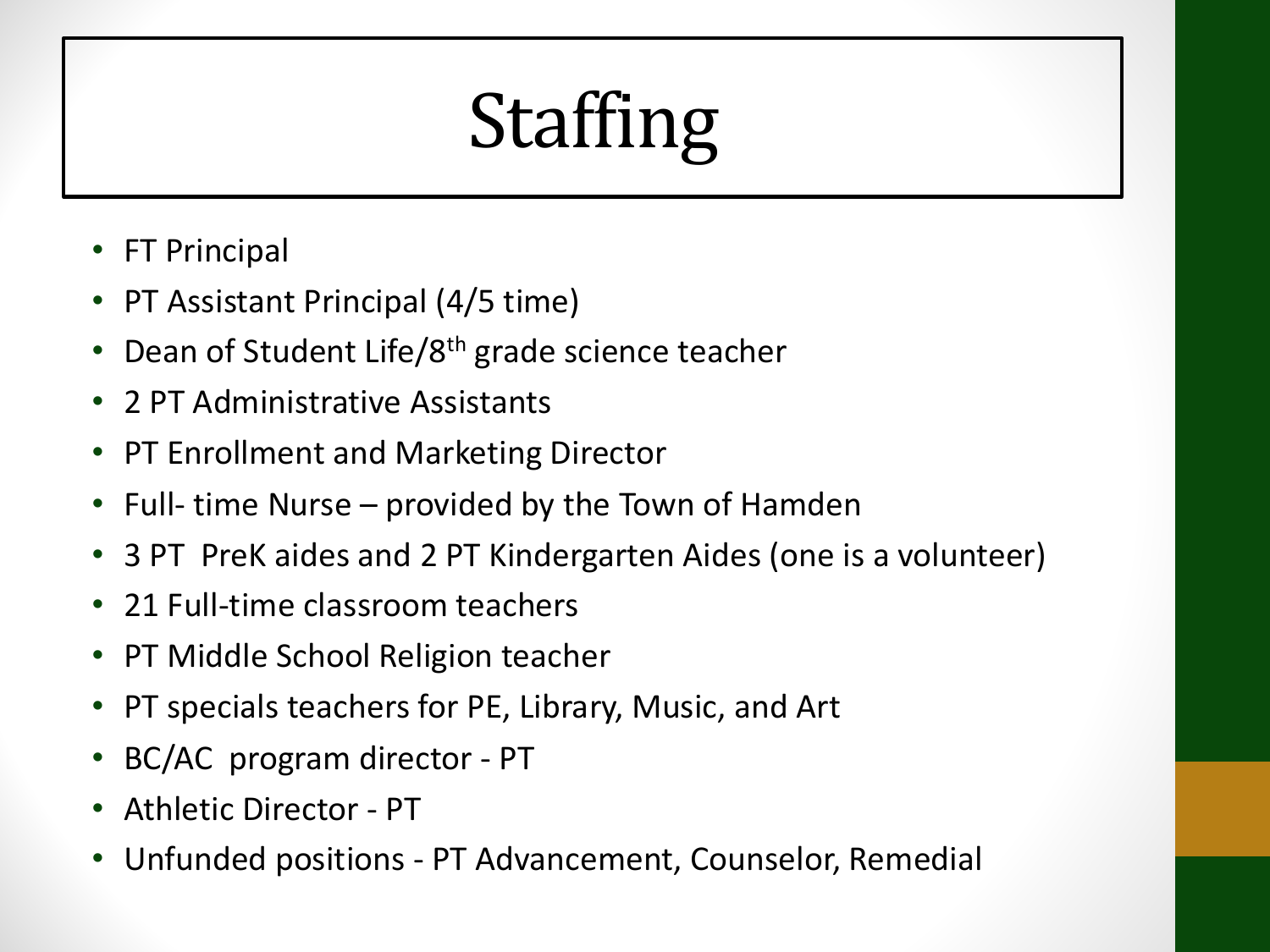### Faculty & Staff

**PreK - Mrs. Bess McGrath, Mrs. Sue DeLucia, Mrs. Stephanie Dimesky, Mrs. Megan Marottolo, Mrs. Kim Lewis, and Mrs. Antonietta Testa Kindergarten - Mrs. Theresa McKeon, Mrs. Andrea Affinto, Mr. Richard Lewis** 

- **Grade 1 - Mrs. Nicole Truhart and Mrs. Jenay Alvarez**
- **Grade 2 - Mrs. Erin Bonini and Mrs. Denise Gertz**
- **Grade 3 - Miss Erika Salsbury and Ms. Kim DelVecchio**
- **Grade 4 - Mrs.Jen Testa and Ms Lori Gill**
- **Grade 5 - Mrs. Dolores Fortuna and Mrs. Donna Soliwoda**

**Middle School Team - Mr. Matt Banas, Mrs. Marie Rourke, Mrs. Leni**

**Grossomanides Mrs. Linda Doucette, Mrs. Cindy Brennan, Miss Alessandra Paglia and Mrs. Suzanne Hamling**

**Support Staff - Sr. Anne D'Alessio, Mrs. Angie Barnett, Mr. Michael Halloran, Mrs. Joanne Bruno, Mrs. Lisa Palma, Mrs. Tiffany Palowski, Miss Polina Mann, Mr. Kendall Shanklin, Mrs. Sheila Schreck, Mrs. Betsy Bathrick, Mr. Stephen Schmidt, and Ms. Erin Carmody.**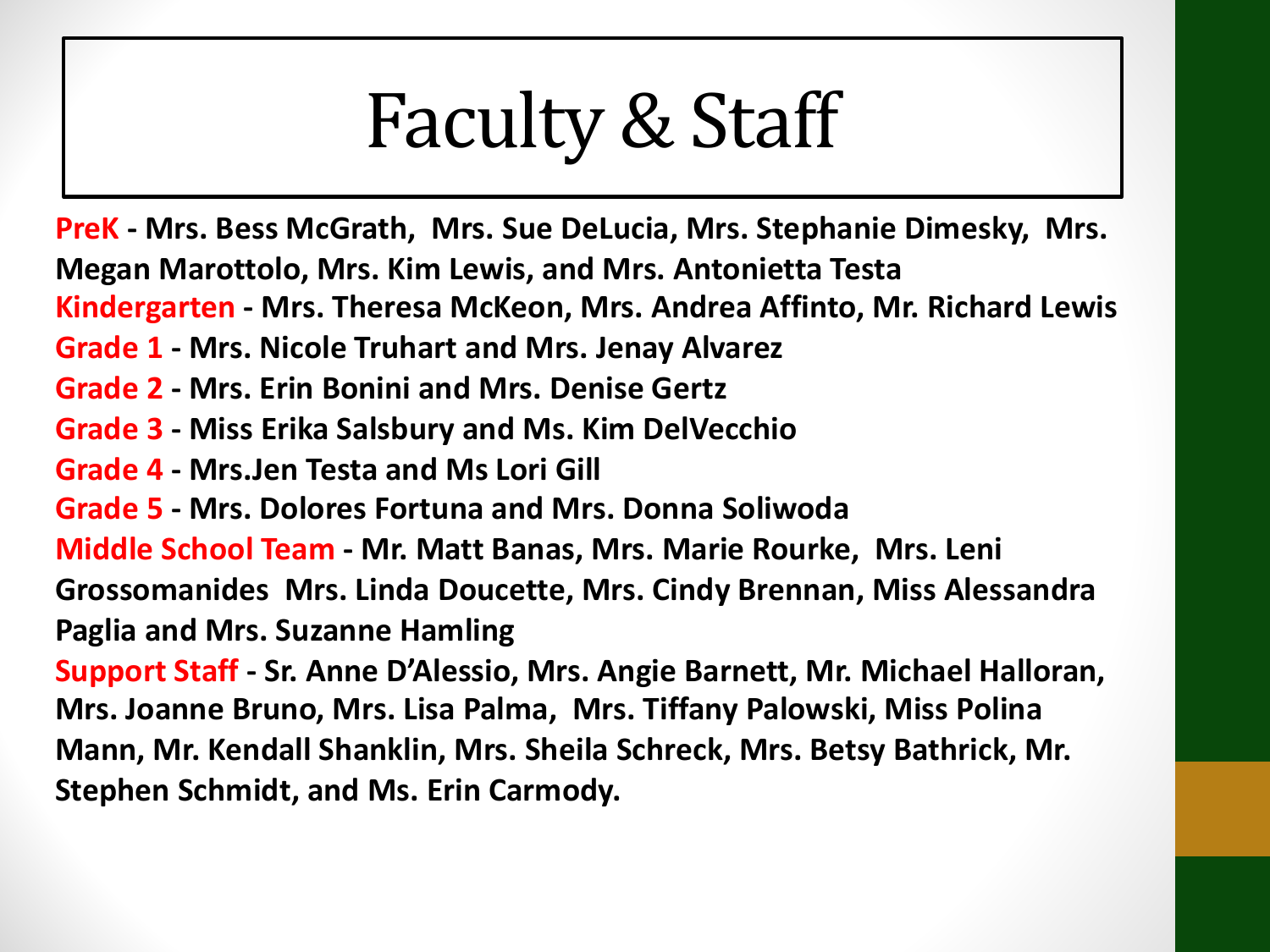INITIATIVES FOR 2021-2022

- •Health and Safety Initiatives
- Faith Formation
- •Curriculum Alignment
- •Technology Upgrade/Balance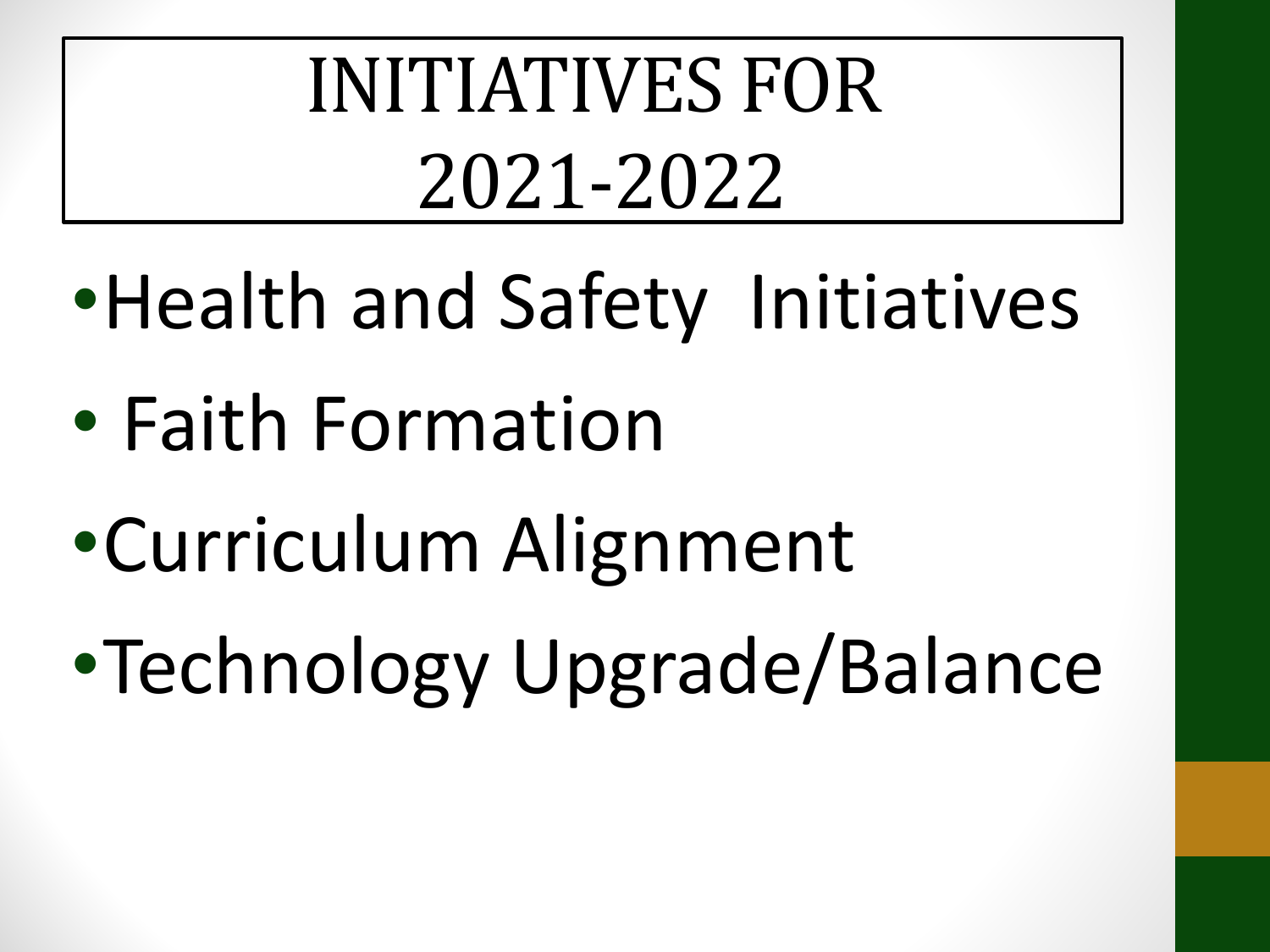#### Extra-Curricular Activities

- Chorus
- Band
- Drama
- Coding Club
- Lego Club New
- Robotics
- Student Council
- NJHS
- Italian Club
- Yearbook
- Golf Club New
- Ski Club New
- Soccer including intramural
- Basketball grades 3-8
- Softball/Baseball
- Lax clinic-New
- Volleyball New
- Paleo Knowledge Bowl
- K of C Spelling Bee
- Invention Convention
- K of C Christmas Tree Festival
- Christmas pageant/concert
- Broadcasting Club-New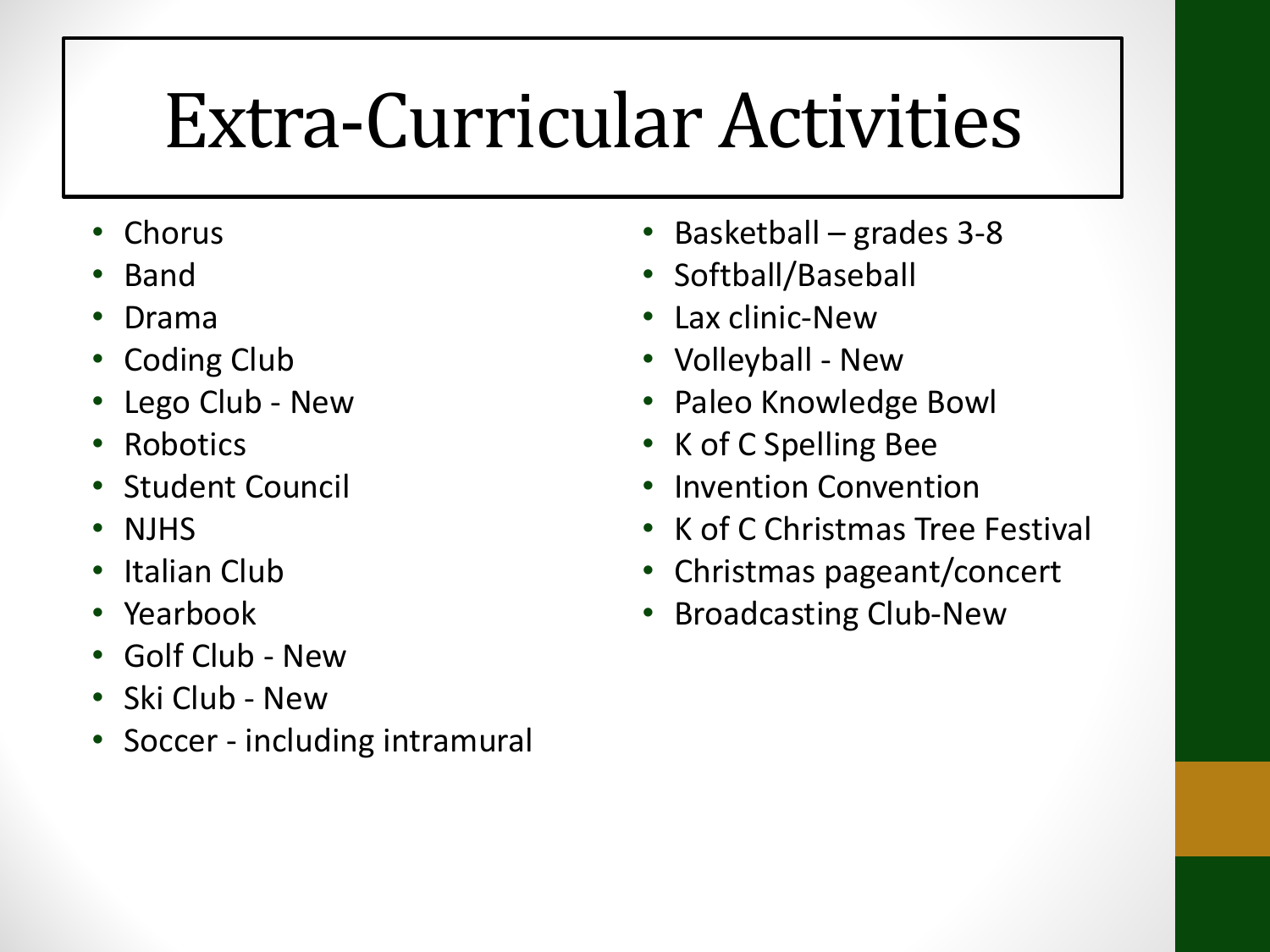# Programs/Projects

- New Tablets for Grade 1 students
- SuperKids Program expanded to Grade 2
- PreK Spanish Classes reintroduced
- Composting
- Floors replaced in 3 classrooms
- Painted 3 classroom
- Replacement of 2 A/C units
- Outdoor WiFi access point installed
- Stair Tread replacement
- Replacement of Fire Panel
- Replacement of Heating System Control Panel
- LED Lighting Installed
- New Phone System/Intercom Installed
- Installation of the Mary Prayer Garden
- New Signage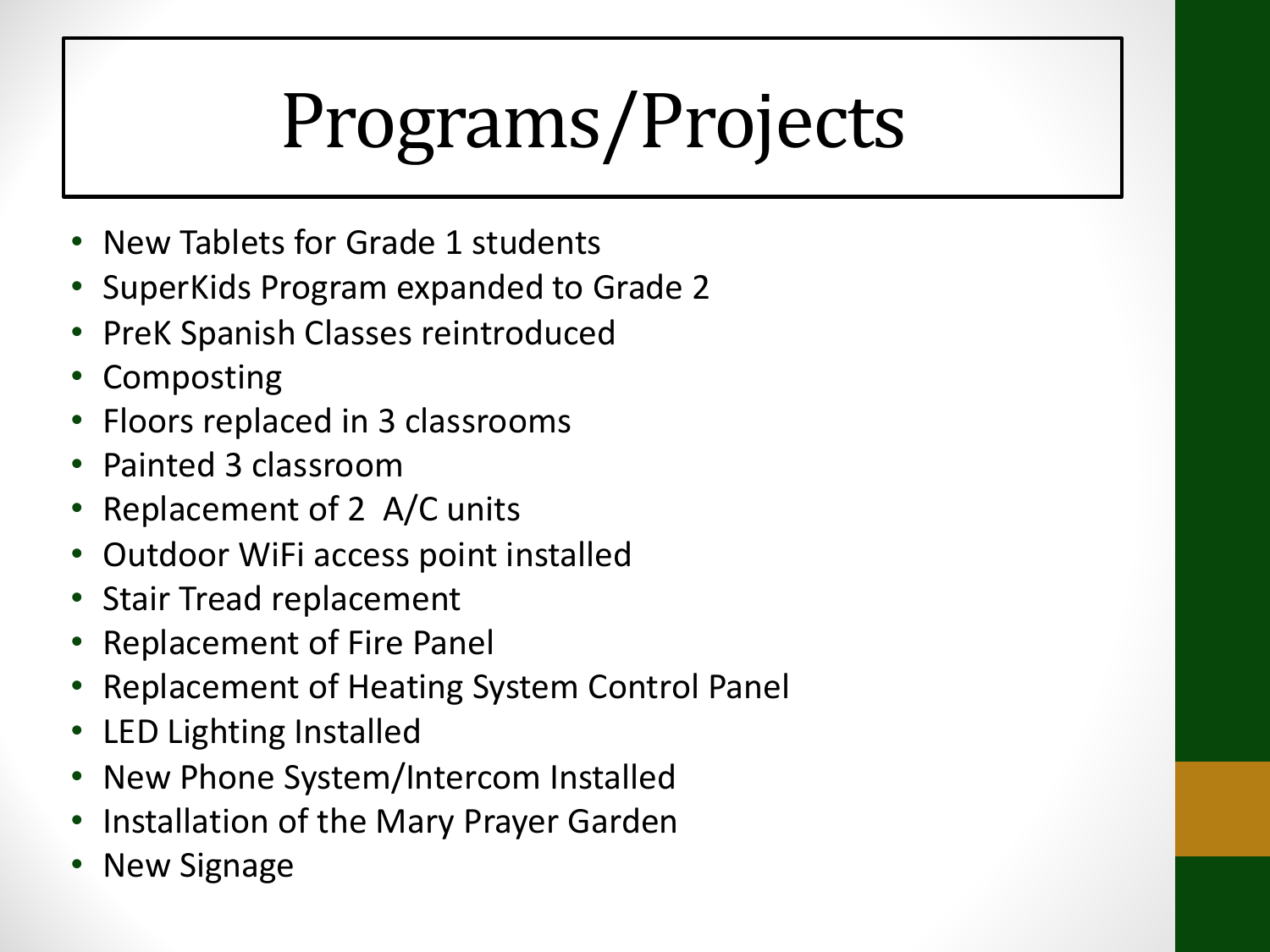#### NEASC 2 Year Interim

- NEASC Commission meet on November 8-9 2021
- Interim report was accepted without reservation
- Commission commends "the school's efforts to remain forward-thinking in the face of the day-to-day challenges presented by the pandemic"
- School is also commended "for providing all students, regardless of their home parish, a safe and welcoming home for learning and deepening their Catholic faith."
- Several notable achievements include: technology plan, Dean of Student Life, makerspace, new phone system and strategic plan
- 5 year interim report is due in April 2024.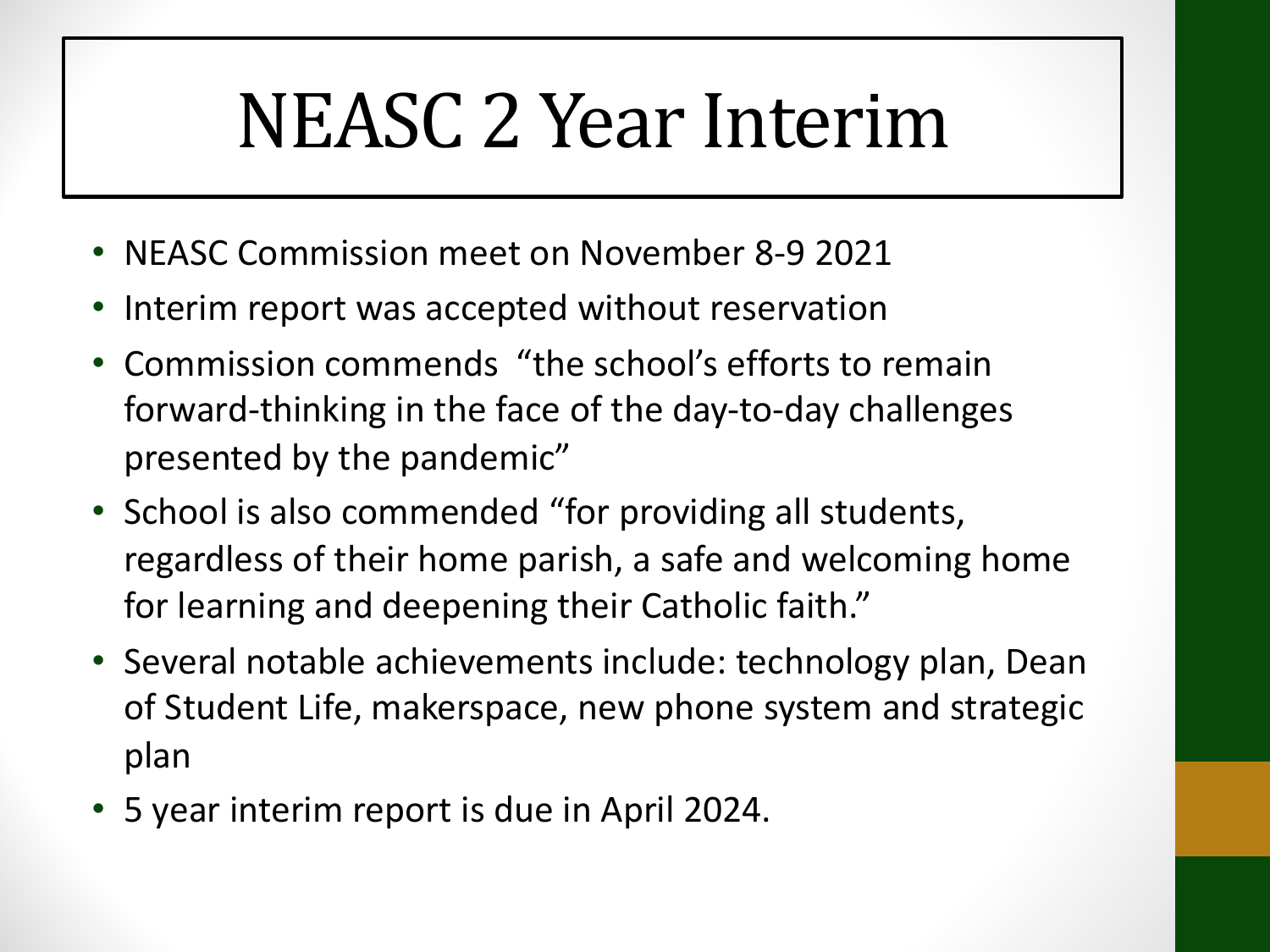#### **Archdiocesan Support**

| <b>Archdiocese of Hartford Support</b>                | <b>Dollar Amount</b> |
|-------------------------------------------------------|----------------------|
| <b>Archbishop's Annual Appeal</b>                     | \$20,000             |
| <b>FACS-Foundation for Catholic</b><br><b>Schools</b> | \$0                  |
| <b>CEO Foundation-2 students</b>                      | \$4200               |

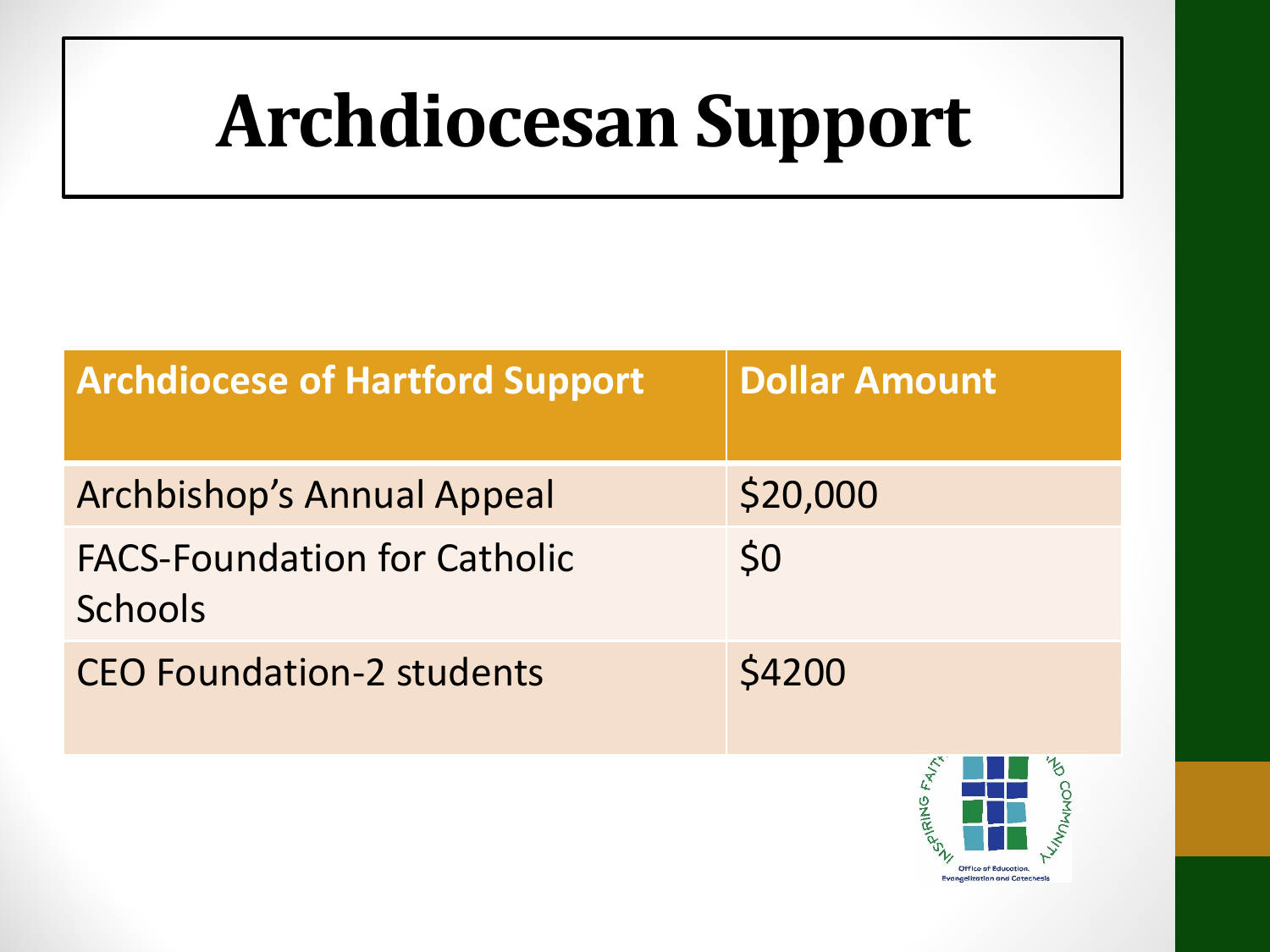#### **Financials**

|                                      | 2018-2019 | 2019-2020 | 2020-21   |
|--------------------------------------|-----------|-----------|-----------|
| Parish Subsidy -<br>last three years | \$35,000  | \$35,000  | \$35,000  |
| <b>Delinquent Tuition</b>            | \$10,120  | \$2182    | $$<$ 1000 |
| <b>Tuition Collection</b><br>Rate    | 99%       | 99%       | 99%       |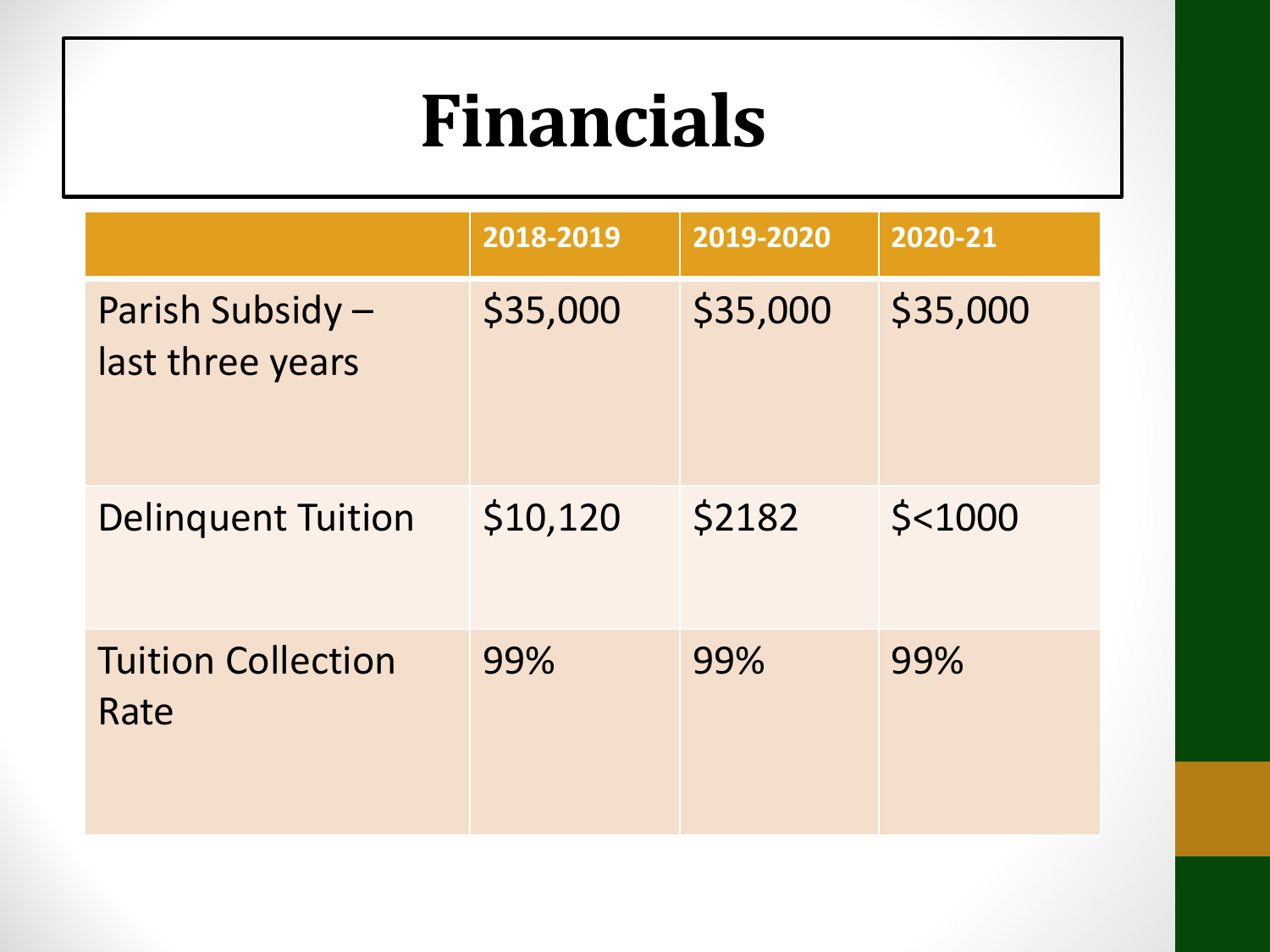#### Financial Breakdown Income-2021-2022

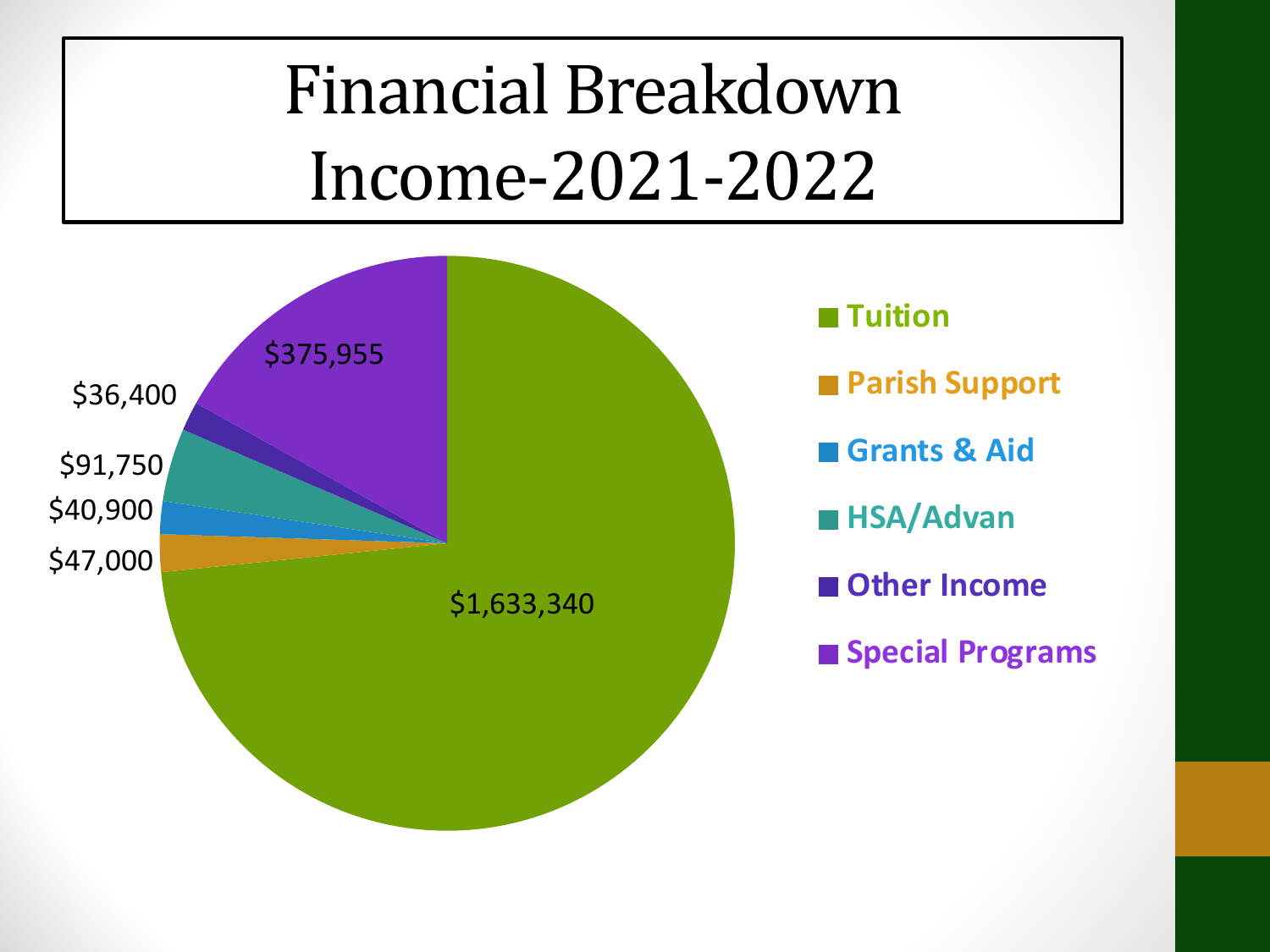#### Financial Breakdown Expenses 2021-2022

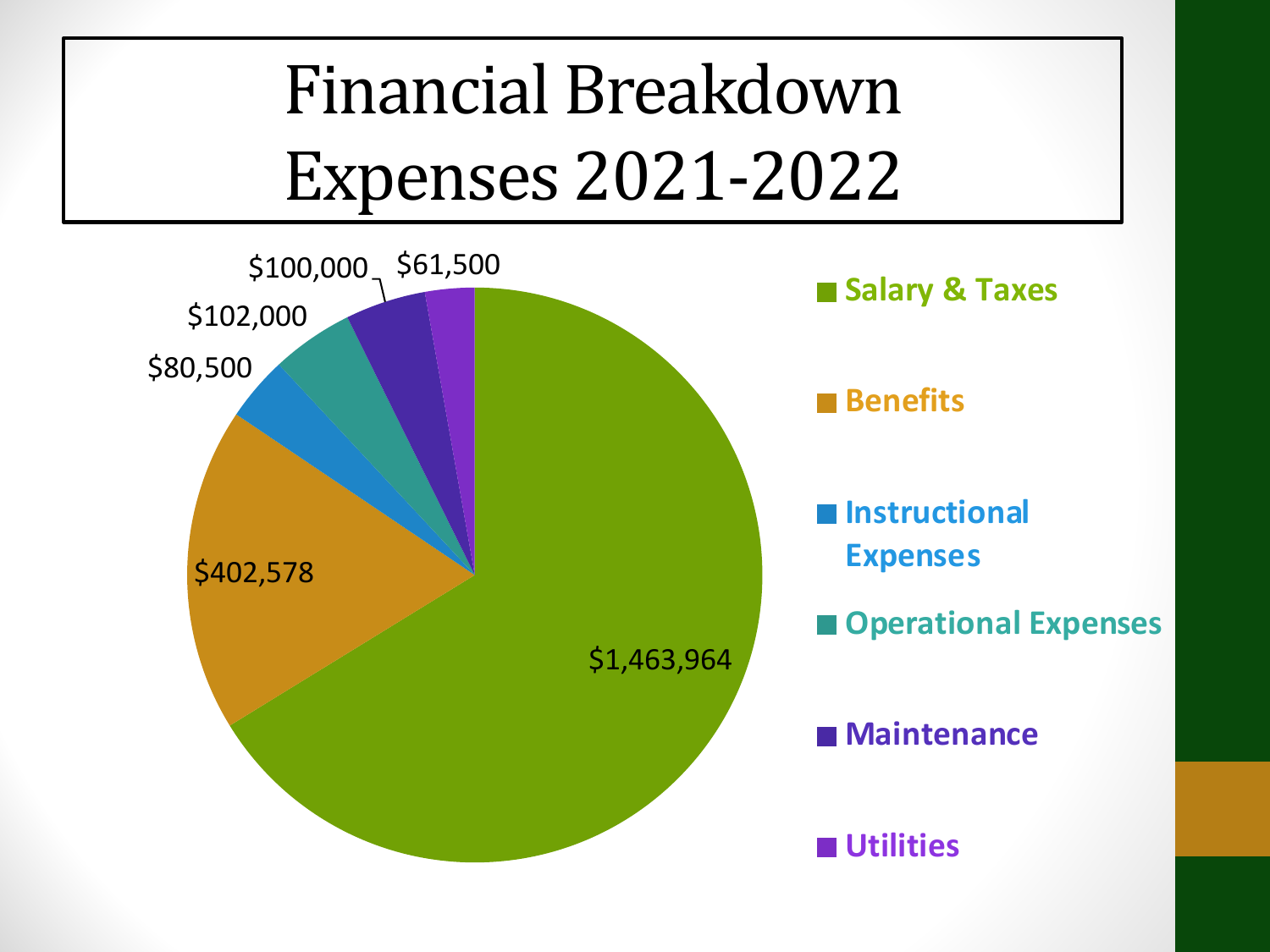#### Projected Capital Needs/Expenses 2021-2025

| <b>Need</b>                                                                                                                             | <b>Estimated Costs</b>                                         |
|-----------------------------------------------------------------------------------------------------------------------------------------|----------------------------------------------------------------|
| Parking-Repair and repave                                                                                                               | <b>\$200K</b>                                                  |
| <b>Security Enhancements</b><br>Roof Replacement/Solar                                                                                  | \$75K<br>\$500K                                                |
| <b>Bathrooms</b><br><b>Replace Classroom Floors</b><br>Replace A/C units-1<br><b>Install Elevator</b>                                   | \$40K each X4<br><b>\$50 K</b><br>\$15-18K each X 15<br>\$200K |
| <b>Gym Renovation</b><br><b>Out of Town Busing</b><br><b>Purchase Adjacent</b><br>Property<br>Sinks in 1 <sup>st</sup> Floor Classrooms | \$100K<br>\$50K-\$60K per bus<br>\$200K<br>$$3K$ per $X$ 6     |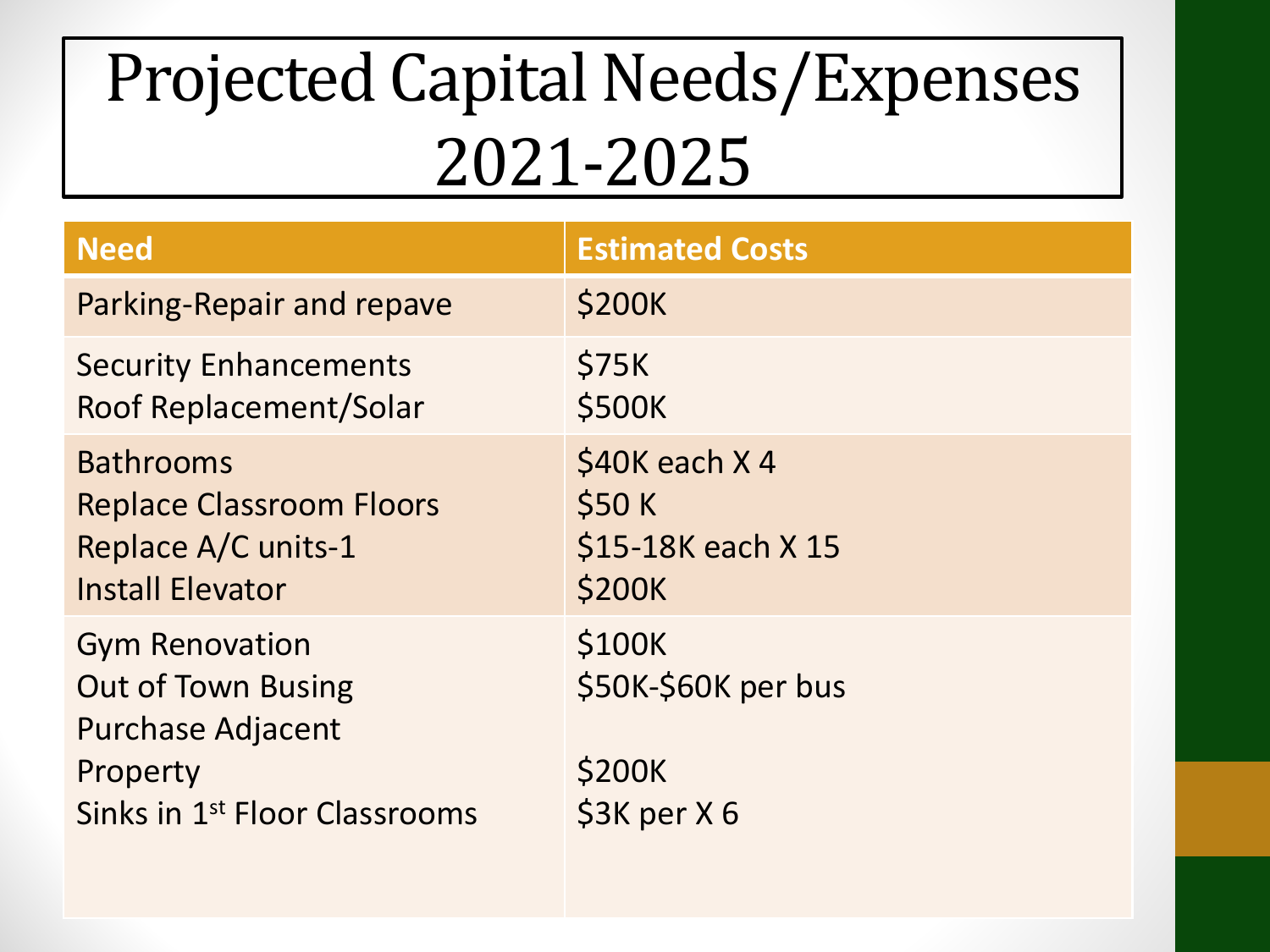### Budgetary Matters

- Balanced Budget based on current enrollment
- Staff Reduction/Realignment to plug budget gaps
- Fundraising Assessment folded into tuition costs
- Title \$ will be used to hire staff for remedial and counseling , and purchasing updated technology devices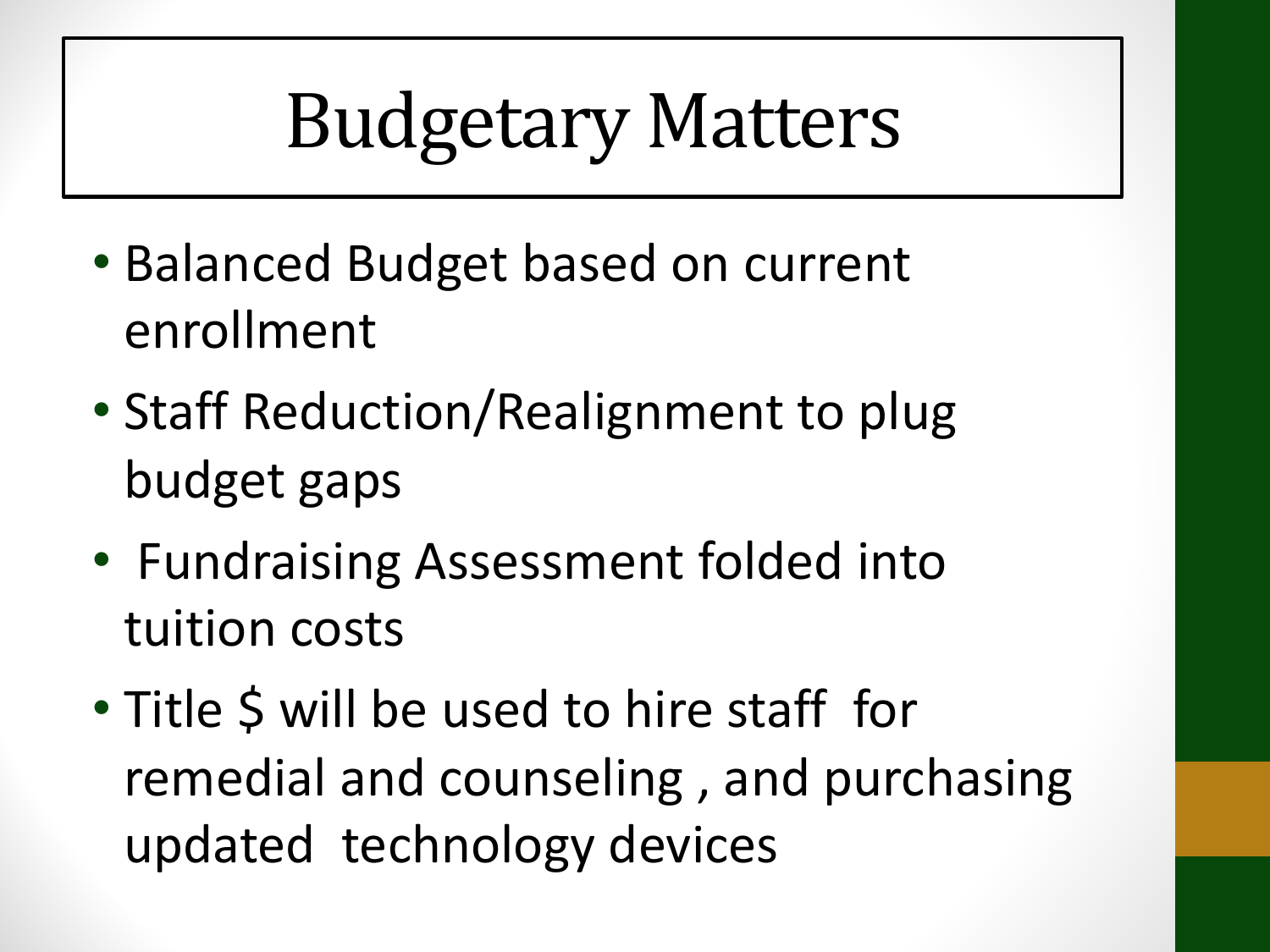#### Goals

- **Catholic Identity**  How does St. Rita School interface with the new parish and Pastor? Build greater participation for our students, faculty, parents at Masses and prayer services.
- **Enrollment/Marketing/Advancement**  Increase marketing efforts to St. Paul VI Parish; increase enrollment by retaining current students and recruiting new students; celebrate the school's 65th birthday.
- **Academic Achievement**-Better utilization of outdoor classroom and makerspace; move students from "technology consumers to technology creators".